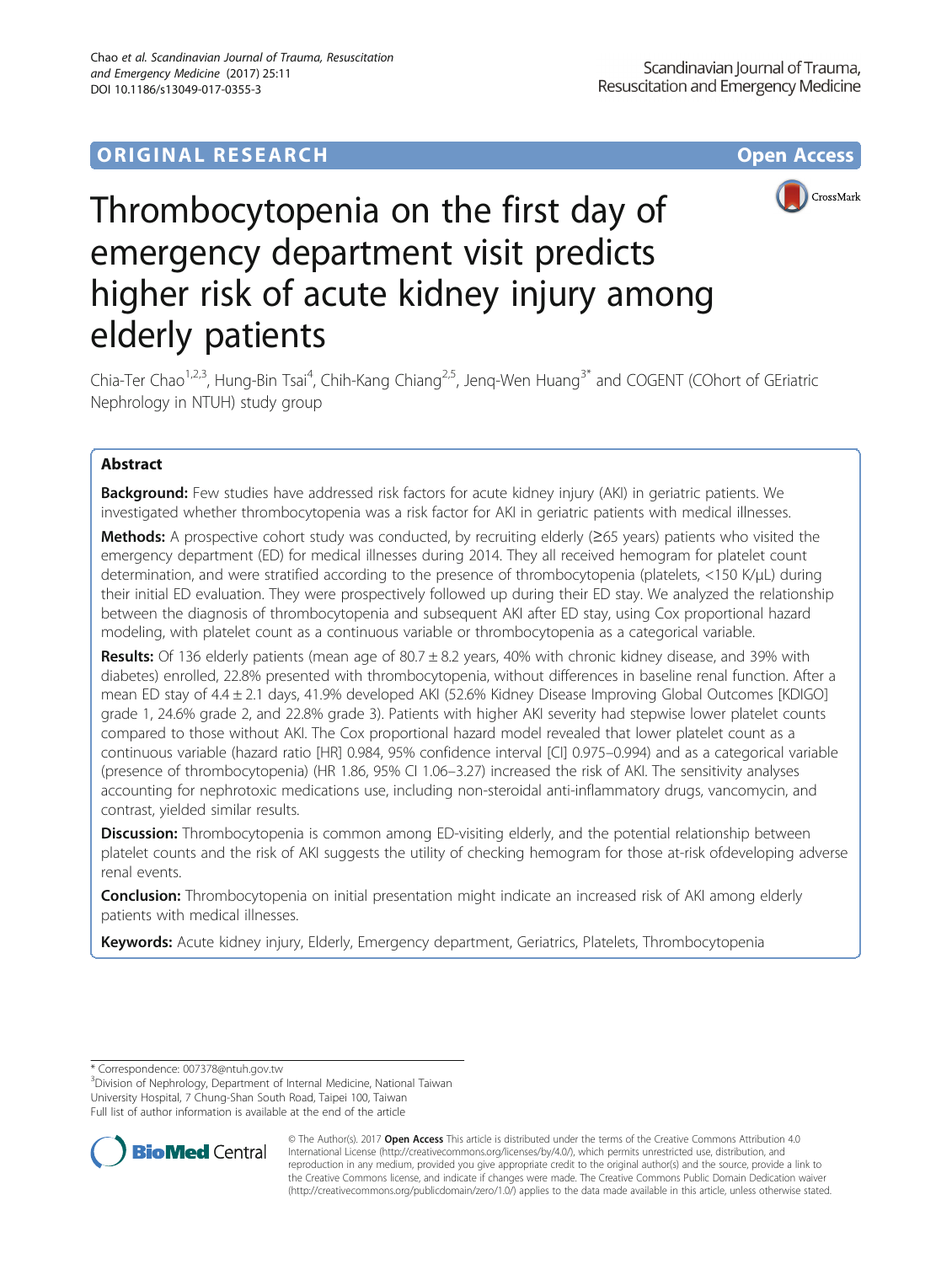# Background

Acute kidney injury (AKI), defined as a rapid decline in renal function, constitutes a silent epidemic and preferentially affects patients of advanced age. The incidence of AKI increase progressively with age, and the prevalence during hospitalization ranges from 10–11% among those aged 66–69 years to 30–35% among those aged >85 years, indicating a significant higher risk in the elderly than that among the general population [[1\]](#page-8-0). The susceptibility of the elderly to acute renal insults might stem from physiologic and pathologic renal degeneration, as well as the impaired recovery ability of their kidneys [\[2](#page-8-0)]. Hospital-acquired AKI in elderly patients increases the risk of mortality by 3 to 6 fold compared to those without AKI, with mortality rates as high as 30 to 80% [\[3](#page-8-0), [4\]](#page-8-0). In addition to mortality, AKI episodes in the elderly also increase the probability of a prolonged hospital stay, in-hospital complications, worsening functional status, and the chance of subsequent institutionalization [\[5, 6](#page-8-0)].

Due to the perceived importance of AKI, the risk factors that can precipitate such episodes have been widely investigated, but comparatively few studies have evaluated the risk factors for AKI in the elderly. In the Cardiovascular Health Study (CHS), researchers determined that patient demographics and comorbidities, such as advanced age, the presence of diabetes mellitus (DM) and chronic kidney disease (CKD), and pre-existing or subclinical vascular diseases might be associated with a higher risk of incident AKI among the community-dwelling elderly [[7\]](#page-8-0). Other researchers have demonstrated that use of certain medications, such as antibiotics (vancomycin, aminoglycosides) and nonsteroidal anti-inflammatory drugs, was associated with increased AKI events among elderly patients with critical illnesses [\[8](#page-8-0)]. However, using laboratory parameters to gauge the risk of subsequent AKI has not been studied widely in the geriatric population. Brown et al. reported that an elevated serum fibroblast growth factor 23 level predicted a higher risk of AKI in the elderly [[9\]](#page-8-0). Results from CHS sub-analysis also indicated that blood-based inflammatory markers, including a higher baseline C-reactive protein, fibrinogen, and leukocyte counts were independently associated with an increased frequency of AKI episodes in the elderly [[7\]](#page-8-0).

Thrombocytopenia, a common finding among hospitalized patients, can result from infection, bone marrow suppression, consumptive processes, or treatmentinduced complications including medications, surgery, or extracorporeal circuitry [\[10](#page-8-0)]. The development of hospital-acquired thrombocytopenia is potentially associated with a higher risk of adverse outcomes [\[11](#page-8-0)]. In addition, several studies have reported that thrombocytopenia after invasive procedures can be an important risk factor for the subsequent development of AKI in post-operative patients [\[12, 13](#page-8-0)]. However, none of these studies evaluated whether the relationship between thrombocytopenia and the incident AKI exists among elderly patients, a population with a higher tendency to develop thrombocytopenia [\[14](#page-8-0)]. Using a prospectively recruited cohort of geriatric patients, we aimed to investigate whether elderly patients with a finding of thrombocytopenia on the first day of emergency department (ED) visit had a higher risk of subsequent AKI after their ED stay.

# **Methods**

### Study participant characterization

Elderly (defined as age  $\geq 65$  years) patients visiting the NTUH ED for the evaluation of medical illnesses were enrolled between Jan and May during 2014, based on a convenience sample of patients admitted to the general medical wards of NTUH. During the initial evaluation in the ED, clinical features including the patients' demographic profiles (age and sex) and past comorbidities were clarified by interview with patients themselves or their caregivers if they had altered consciousness, according to the routine evaluation process in ED. CKD was diagnosed if the patients had an estimated glomerular filtration rate  $(eGFR)$  < 60 ml/min/1.73 m<sup>2</sup>, calculated using their pre-ED visit baseline serum creatinine (Scr) based on Chronic Kidney Disease Epidemiology Collaboration (CKD-EPI) formula [[15](#page-8-0)]. Vital signs including systolic blood pressure (SBP), diastolic blood pressure (DBP), heart rate, respiratory rate, and body temperature were measured as a part of the routine clinical evaluation. All of the participants underwent blood tests for a complete blood count and serum biochemistry analysis immediately after evaluation in the ED, dictated by their caring staff. The ED physicians provided a preliminary diagnosis for each participant after analyzing their clinical history, comorbidities, and laboratory data. The preliminary diagnoses were divided into different categories including cardiovascular or cerebrovascular events, pulmonary diseases, gastrointestinal and hepatic diseases, renal-urological diseases, infection of unknown origin, and others, according to criteria used in previous studies [\[16](#page-8-0)–[18](#page-8-0)]. We collected clinical data, comorbidities, the initial vital signs, and laboratory data during the first day in the ED visit for all participants, and classified the patients according to the presence of initial thrombocytopenia (defined as platelet count < 150 ×  $10^3/\mu$ L) or not immediately after their ED visit. The elderly participants were prospectively followed up since the first day of ED visit after blood tests until the day of their ward admission.

#### Acute kidney injury as the clinical outcome

The outcome of interest in this study was the development of AKI on the day the patients were admitted to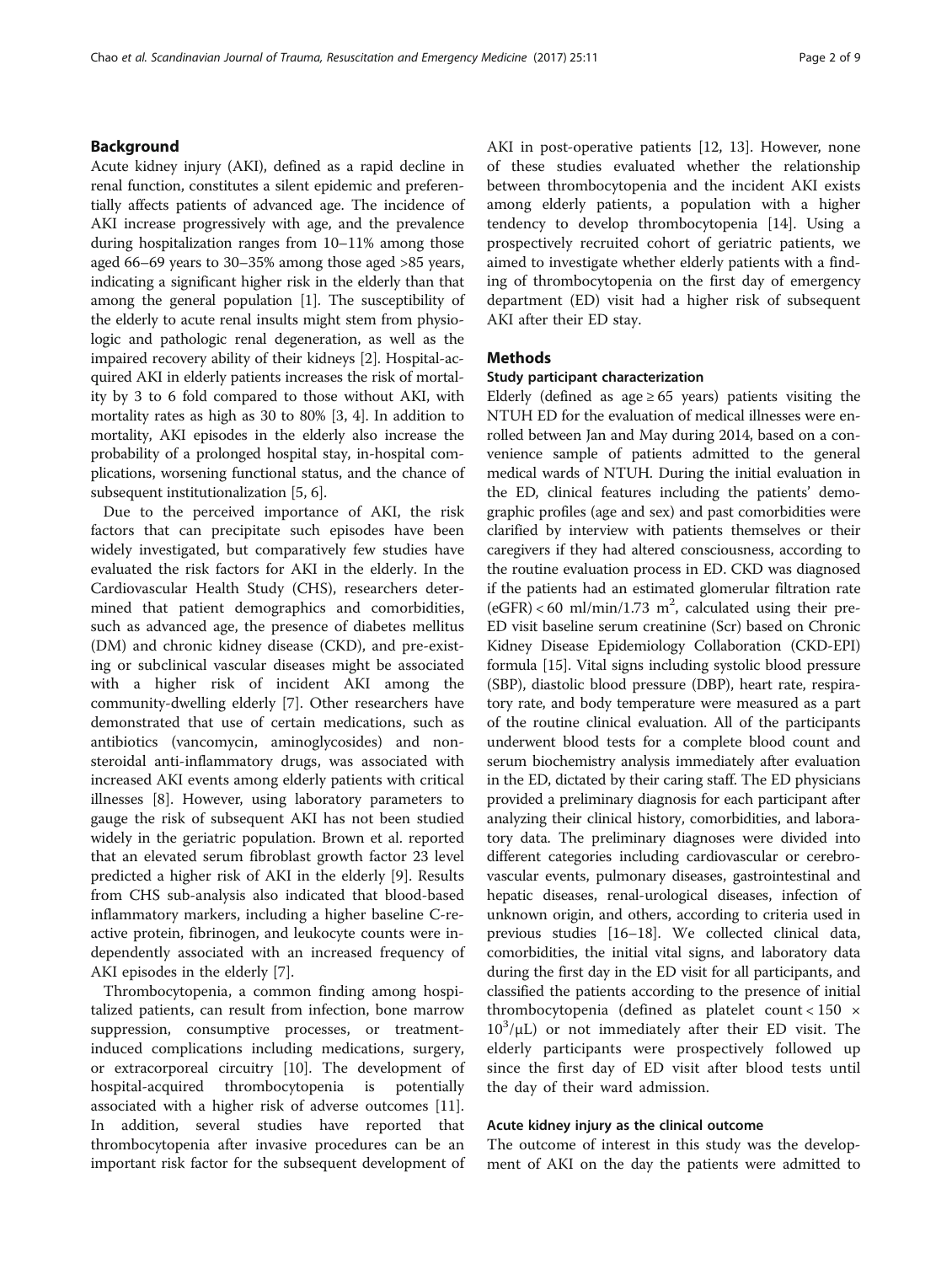the general medical wards [\[5](#page-8-0)]. None of the participants were diagnosed with AKI during their initial evaluation in the ED, through a careful history taking to exclude the absence of recent changes in urine output levels or acutely worsening edema prior to ED visit during interview. It has been reported that the presence of peripheral edema is strongly associated with higher AKI incidence [[19\]](#page-8-0), and a change in urine output is an established criterion of Kidney Disease Improving Global Outcomes (KDIGO) classification for AKI [\[20\]](#page-8-0). Whether checking serum creatinine was necessary after interview was left to the attending physicians' discretion. All of the participants underwent a test of their Scr after ED stay when they were admitted to the general medical wards. The diagnosis of AKI was based upon the comparison between the patients' admission and baseline Scr data, using the (KDIGO) criteria [[20](#page-8-0)], which defines AKI as a rise in Scr rise of least 0.3 mg/dLwithin 48 h or a 50% increase from their baseline levels. Stage 1, 2, and 3 AKI were classified according to a Scr increase of 50 to 100%, 100 to 200%, and  $\geq$  200% or an increase of Scr to  $\geq$ 4 mg/dL, or the initiation of renal replacement therapy, respectively [[21](#page-8-0)]. The baseline Scr levels were obtained from pre-admission medical records obtained within months before their ED visits.

#### Statistical analysis

We first tested whether the continuous variables described in this study conformed to normal distribution, using a Kolmogorov-Smirnov test. If variables were normally distributed, they were expressed in the format of the means ± standard deviations, and comparisons were made between groups using an independent  $t$ -test; if the variables did not conform to normal distribution, they were expressed as medians with 25% and 75% values in parenthesis, and comparisons were made using a Mann-Whitney *U* test. Categorical variables were treated in the format of event numbers with percentages in parentheses, and comparisons between groups were made using the chi-square test. After dividing the cohort according to whether they had thrombocytopenia in the ED or not, we compared the clinical features, comorbidities, vital signs, and laboratory data between the 2 groups. Platelet counts were analyzed according to the different AKI grades, and the correlation between platelet counts and AKI severity was assessed using the Pearson correlation coefficient. We determined the cumulative hazard of developing AKI over the period of the ED stay, using stepwise Cox proportional hazard regression analyses with backward variable selection, with the development of AKI as the dependent variable. Cumulative hazard curves over the study period were also constructed to ascertain this relationship. The assumption of proportionality for platelet counts in the

Cox model was checked by calculating the correlation between Schoenfeld residuals and the follow-up duration. We used SPSS 18.0 software (SPSS Inc., Chicago, IL, USA) in this study to perform the statistical analysis. Two-sided p-values less than 0.05 were considered statistically significant.

## Results

During the study period, a total of 1673 patients (without age selection) were admitted to all medical wards (including general and specialty-based ones), and another 107 patients died before admission. We enrolled 136 elderly patients who were admitted to the general medical wards, with a mean age was  $80.7 \pm 8.2$  years, half were male, and they had a Charlson comorbidity index (CCI) of 7 (6–9). More than 50% of the participants had hypertension, 40% had CKD, 39% had DM, and 26% had a diagnosis of a malignancy. Pulmonary disorders were the common preliminary diagnoses (46%) made by the ED physicians. The participants stayed in ED for an average of  $4.5$   $(3-6)$  days; at the end of follow up, 57 (42%) elderly patients were diagnosed with AKI after ED stay, with a median Scr of 1.1 (0.7–1.9) mg/dL immediately on ward admission.

Among the study participants, 22.8% had thrombocytopenia on the first day of their ED visit. Platelet counts were found to be normally distributed, with a Kolmogorov-Smirnov test  $p$  value of 0.2. The elderly patients with initial thrombocytopenia had a mean platelet value of  $102 \pm 51 \times 10^3/\mu L$ , compared to those without  $(262 \pm 82 \times 10^3/\mu L)$  (Table [1\)](#page-3-0). No significant differences were observed between the elderly patients with and without initial thrombocytopenia in terms of their demographic features, most of their comorbidities, CCI, the ED physicians' preliminary diagnoses, and their initial vital signs in ED. We found that the elderly patients who presented with thrombocytopenia were significantly less likely to have hypertension and had significantly lower leukocyte counts (Table [1\)](#page-3-0). Scr on admission and the ED length of stay did not differ between the groups with and without thrombocytopenia. In addition, the amount of fluid administration and the percentage of patients receiving nephrotoxic medications (non-steroidal anti-inflammatory agents, vancomycin, and others) did not differ between patients with and without thrombocytopenia.

Of 57 (41.9%) elderly patients who developed AKI after their ED stay; 52.6% were classified as grade 1, 24.6% as grade 2, and 22.8% as grade 3. We analyzed the relationship between the initial ED platelet counts and subsequent AKI after ED stay. The elderly patients who presented with thrombocytopenia had a significantly higher incidence of AKI than the non-thrombocytopenic patients (61% vs. 36%). The elderly patients who were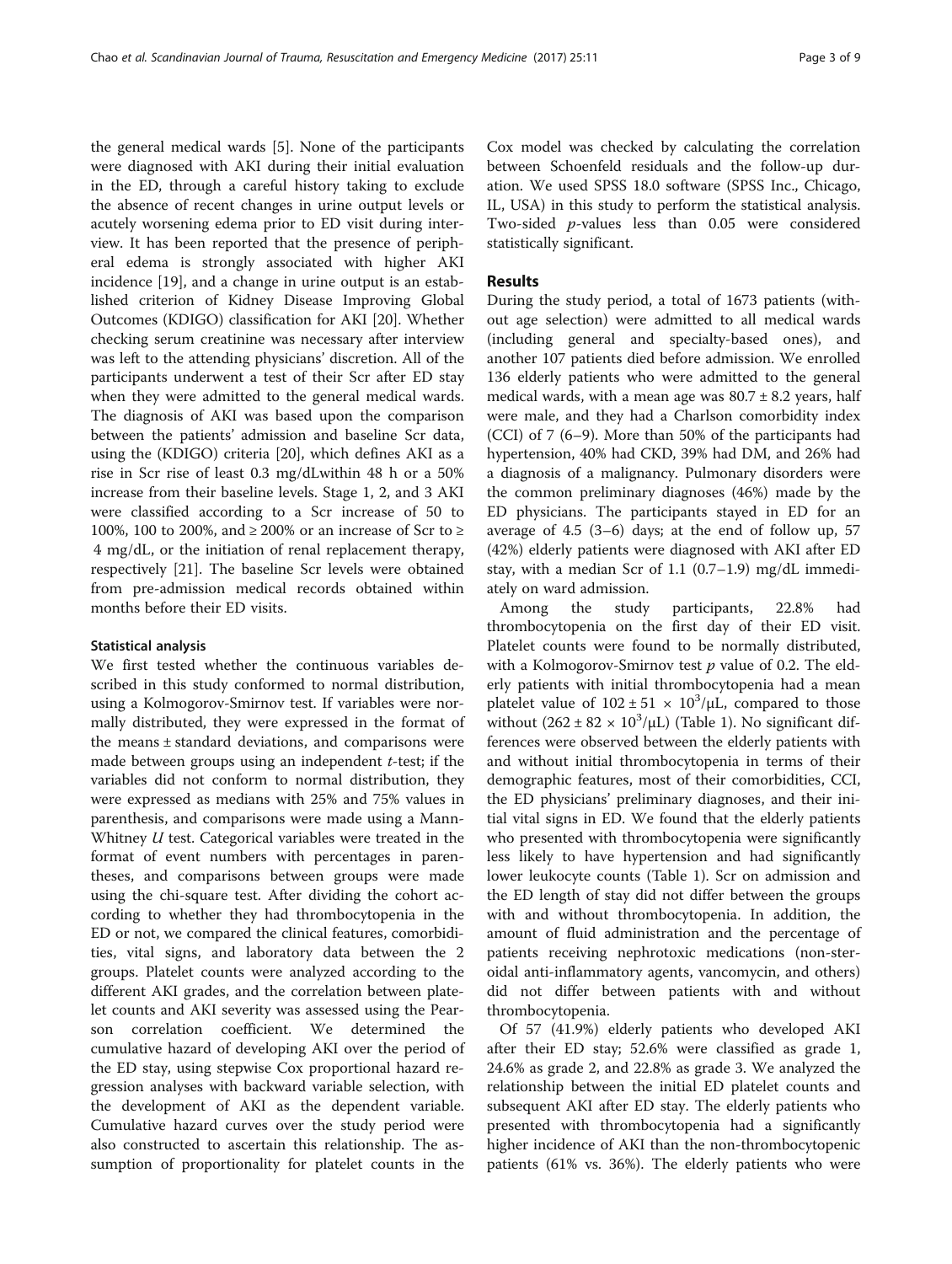| Characteristics                             | Total            | With thrombocytopenia | Without thrombocytopenia | $p$ value |
|---------------------------------------------|------------------|-----------------------|--------------------------|-----------|
| Demographic features                        |                  |                       |                          |           |
| Age (years)                                 | $80.7 \pm 8.2$   | $78.5 \pm 9.1$        | $81.3 \pm 7.8$           | 0.1       |
| Gender (male %)                             | 68 (50)          | 16 (52)               | 52 (50)                  | 0.84      |
| Comorbidities                               |                  |                       |                          |           |
| Diabetes mellitus (%)                       | 53 (39)          | 14 (45)               | 39 (37)                  | 0.43      |
| Hypertension (%)                            | 78 (57)          | 11(35)                | 67 (64)                  | < 0.01    |
| Heart failure (%)                           | 23(17)           | 4(13)                 | 19 (18)                  | 0.5       |
| Coronary artery disease (%)                 | 11(8)            | 2(6)                  | 9(9)                     | 0.71      |
| Peripheral artery occlusive disease (%)     | 9(7)             | 3(10)                 | 6(6)                     | 0.44      |
| Chronic obstructive pulmonary disease (%)   | 15(11)           | 2(6)                  | 13(12)                   | 0.36      |
| Chronic kidney disease (%)                  | 54 (40)          | 14 (45)               | 40 (38)                  | 0.48      |
| Previous or active malignancy (%)           | 35(26)           | 8(26)                 | 27(26)                   | 0.99      |
| Peptic ulcer disease (%)                    | 12(9)            | 2(6)                  | 10(10)                   | 0.6       |
| Charlson comorbidity index                  | $7(6-9)$         | $7(5-9)$              | $8(6-9)$                 | 0.1       |
| Initial impression (%)                      |                  |                       |                          | 0.23      |
| Cardio- or cerebro-vascular events          | 11(8)            | 3(10)                 | 8(8)                     |           |
| Pulmonary diseases                          | 63 (46)          | 10(32)                | 53 (50)                  |           |
| Gastrointestinal and hepatic diseases       | 21(15)           | 9(29)                 | 12(11)                   |           |
| Renal diseases                              | 14(10)           | 3(10)                 | 11(10)                   |           |
| Infection of unknown origin                 | 11(8)            | 3(10)                 | 8(8)                     |           |
| Miscellaneous                               | 16(12)           | 3(10)                 | 13(12)                   |           |
| First vital signs obtained on ED evaluation |                  |                       |                          |           |
| Systolic blood pressure (mmHg)              | 131 (110.3-153)  | 133 (101-146)         | 130 (112-154)            | 0.89      |
| Diastolic blood pressure (mmHg)             | 73 (62-84)       | 71 (60-82)            | 73 (62-84)               | 0.73      |
| Heart rate (/min)                           | $96.7 \pm 20.8$  | $96.8 \pm 27.1$       | $96.7 \pm 18.7$          | 0.98      |
| Body temperature (°C)                       | $37.2 \pm 1.2$   | $37.2 \pm 1.2$        | $37.3 \pm 1.1$           | 0.77      |
| Respiratory rate (/min)                     | $20(18-22)$      | $18(18-22)$           | $20(18-22)$              | 0.88      |
| First laboratory data on ED                 |                  |                       |                          |           |
| Leukocyte counts (K/µL)                     | $11.4(7.9-15.6)$ | $8.2(4.9-12.3)$       | $12(8.4 - 16.5)$         | < 0.01    |
| Hemoglobin (g/dL)                           | $11.4(9.6-12.8)$ | $11.3(8.8-12.4)$      | $11.6(9.6 - 13.1)$       | 0.47      |
| Platelet counts (K/µL)                      | $225 \pm 102$    | $102 \pm 51$          | $262 \pm 82$             | < 0.01    |
| Baseline eGFR (ml/min/1.73 m <sup>2</sup> ) | 70.3 (42.7-88)   | 68.9 (39.3-84.4)      | 70.3 (42.7-89.8)         | 0.46      |
| Serum creatinine on ward admission (mg/dL)  | $1.1(0.7-1.9)$   | $1.5(0.9-2.1)$        | $1(0.7-1.7)$             | 0.1       |
| ED length of stay (days)                    | $4.5(3-6)$       | $4(3-6)$              | $5(3-6)$                 | 0.64      |

<span id="page-3-0"></span>Table 1 Elderly patients visiting emergency department for medical illnesses during the study period

Data are expressed as mean ± standard deviation or median with 25% and 75% quartiles for continuous variables, and number (percentage) for categorical variables Abbreviation: ED emergency department, eGFR estimated glomerular filtration rate

diagnosed with AKI on admission also had significantly lower initial platelet counts than those without AKI  $(200 \pm 100 \text{ vs. } 243 \pm 100 \times 10^3/\mu L)$ , and a higher proportion of initial thrombocytopenia (33% vs. 15%). The patients with higher AKI severity also had stepwise lower platelet counts compared to the patients without AKI (non-AKI vs. KDIGO grade 1 vs. 2 vs. 3,  $243 \pm 101$  vs.  $200 \pm 109$  vs.  $215 \pm 106$  vs.  $187 \pm 82$  ×  $10^3/\mu$ L). A significant correlation was also observed

between the initial platelet counts and the KDIGO grades  $(r = -0.19, p = 0.03)$ .

There were no significant differences between the elderly patients who were diagnosed with AKI after ED stay and those who were not, in terms of their demographic profile and most of their comorbidities (Table [2\)](#page-4-0). Elderly patients who were diagnosed with AKI on admission had a significantly higher proportion of DM, CKD, and higher CCI than those without AKI. The elderly patients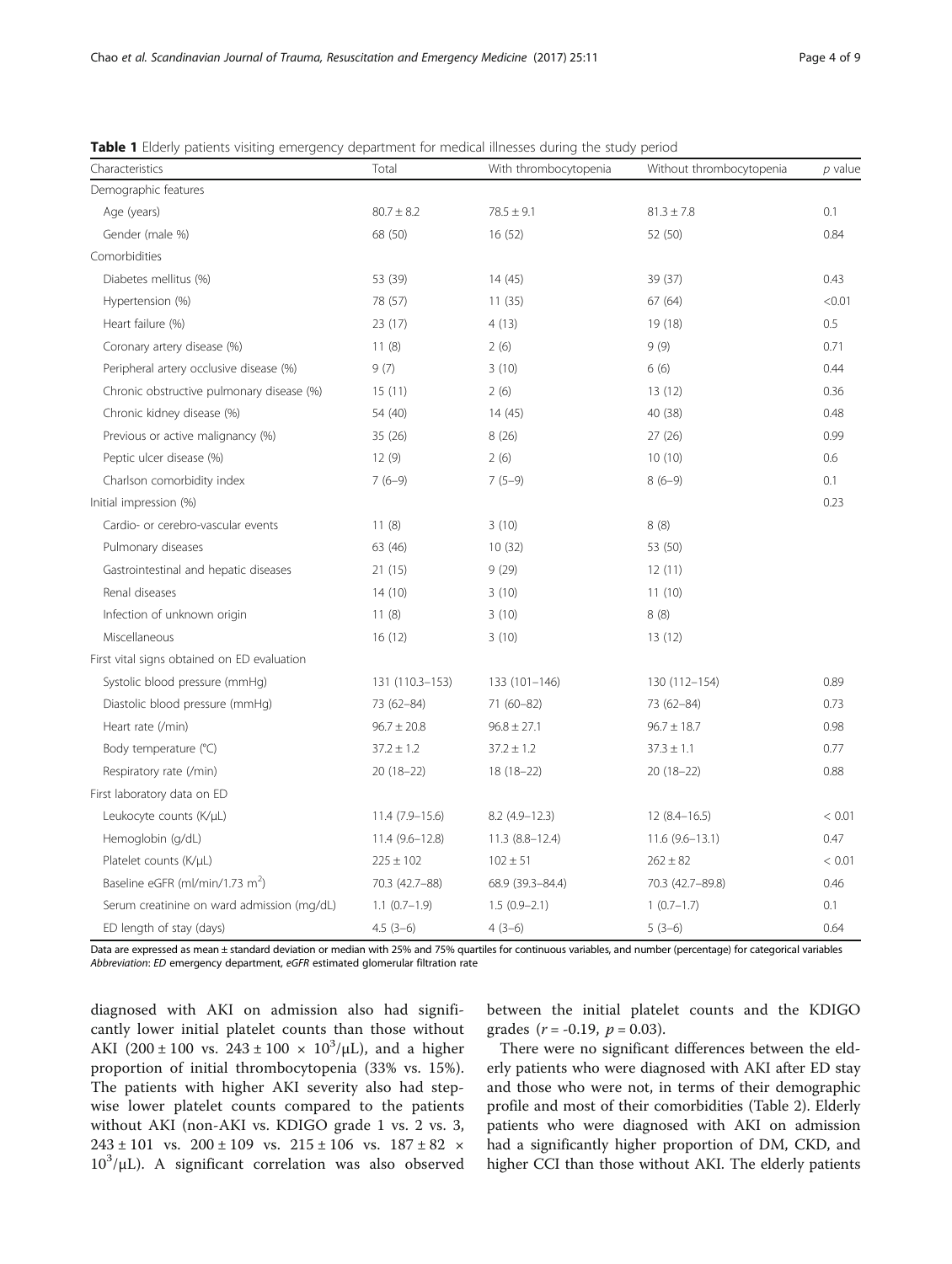| Characteristics                             | AKI after ED stay | No AKI after ED stay | $p$ value |
|---------------------------------------------|-------------------|----------------------|-----------|
| Demographic features                        |                   |                      |           |
| Age (years)                                 | $79.6 \pm 8.4$    | $81.5 \pm 7.9$       | 0.19      |
| Gender (male %)                             | 33 (58)           | 35 (44)              | 0.12      |
| Comorbidities                               |                   |                      |           |
| Diabetes mellitus (%)                       | 28 (49)           | 25 (32)              | 0.04      |
| Hypertension (%)                            | 28 (49)           | 50 (63)              | 0.1       |
| Heart failure (%)                           | 12(21)            | 11(14)               | 0.28      |
| Coronary artery disease (%)                 | 4(7)              | 7(9)                 | 0.7       |
| Peripheral artery occlusive disease (%)     | 3(5)              | 6(8)                 | 0.59      |
| Chronic obstructive pulmonary disease (%)   | 7(12)             | 8(10)                | 0.7       |
| Chronic kidney disease (%)                  | 31 (54)           | 23 (29)              | < 0.01    |
| Previous or active malignancy (%)           | 18 (32)           | 17(22)               | 0.19      |
| Peptic ulcer disease (%)                    | 7(12)             | 5(6)                 | 0.23      |
| Charlson comorbidity index                  | $8(6-10)$         | $7(6-8)$             | 0.02      |
| Initial impression (%)                      |                   |                      | < 0.01    |
| Cardio- or cerebro-vascular events          | 2(4)              | 9(11)                |           |
| Pulmonary diseases                          | 23 (40)           | 40 (51)              |           |
| Gastrointestinal and hepatic diseases       | 13(23)            | 8(10)                |           |
| Renal diseases                              | 11 (19)           | 3(4)                 |           |
| Infection of unknown origin                 | 2(4)              | 9(11)                |           |
| Miscellaneous                               | 6(11)             | 10(13)               |           |
| First vital signs obtained on ED evaluation |                   |                      |           |
| Systolic blood pressure (mmHg)              | $114(95-141)$     | 144 (123-162)        | < 0.01    |
| Diastolic blood pressure (mmHg)             | 64 (54-75)        | 78 (69-90)           | < 0.01    |
| Heart rate (/min)                           | $94.5 \pm 23.3$   | $98.3 \pm 18.8$      | 0.3       |
| Body temperature (°C)                       | $37 \pm 1.3$      | $37.4 \pm 1.1$       | 0.06      |
| Respiratory rate (/min)                     | $19(18-21)$       | 20 (18-22)           | 0.69      |
| First laboratory data on ED                 |                   |                      |           |
| Leukocyte counts (K/µL)                     | $12.3(7.7-16.2)$  | $10.6$ (8-14.6)      | 0.12      |
| Hemoglobin (g/dL)                           | $9,7(7.9-12)$     | $11.7(10.5-13.1)$    | 0.06      |
| Platelet counts (K/µL)                      | $200 \pm 100$     | $243 \pm 100$        | 0.01      |
| Baseline eGFR (ml/min/1.73 $m2$ )           | 58.8 (33.5-83.8)  | 76.5 (51.1-91)       | < 0.01    |
| Serum creatinine on ward admission (mg/dL)  | $1.9(1.4-2.5)$    | $0.8(0.6-1.1)$       | < 0.01    |
| ED length of stay (days)                    | $4(3-5)$          | $5(3-6)$             | 0.19      |

<span id="page-4-0"></span>**Table 2** Comparison of elderly patients with and without AKI after emergency department stay

Data are expressed as mean ± standard deviation or median with 25% and 75% quartiles for continuous variables, and number (percentage) for categorical variables Abbreviation: AKI acute kidney injury, ED emergency department, eGFR estimated glomerular filtration rate

with AKI after ED stay were more likely to have a preliminary diagnosis of gastrointestinal/hepatic and renal disorders, and pulmonary disorders were more common among the patients without AKI. The elderly patients with AKI also had significantly lower initial SBP, DBP, and eGFR than those without AKI (Table 2).

Using the Cox proportional hazard regression analyses, we constructed the cumulative hazard curves of AKI over the patients' ED stay, based on elderly patients who

presented with and without thrombocytopenia on the first day of ED visit (Fig. [1\)](#page-5-0). We also used stepwise Cox proportional hazard regression analyses to delineate the relationship between initial thrombocytopenia or platelet counts on the day of ED visit and subsequent AKI after ED stay. The proportionality of platelet counts over the follow-up period was reassured by testing Schoenfeld residuals ( $p = 0.064$ ). The stepwise Cox regression analyses revealed that lower initial platelet counts were predictive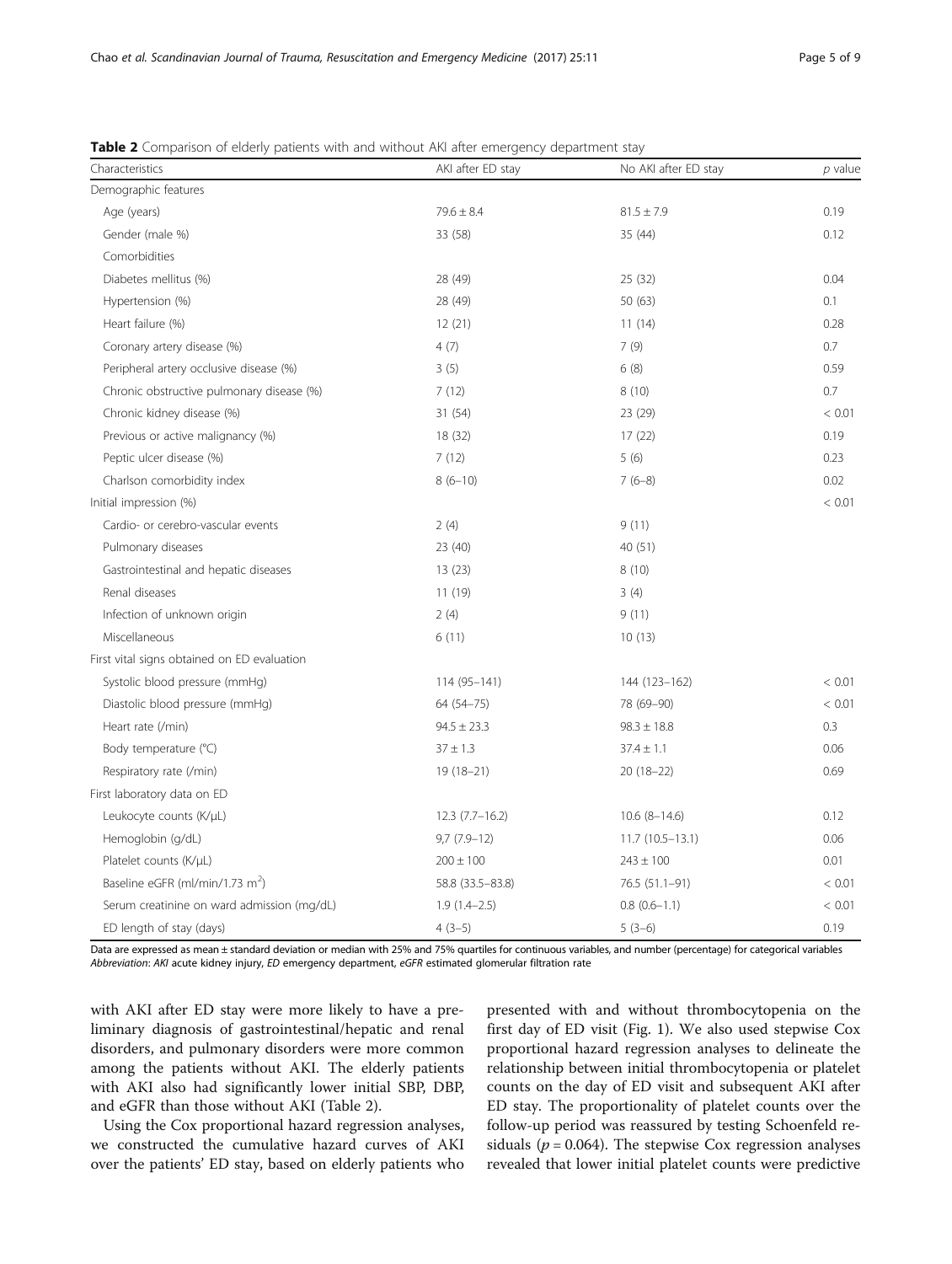<span id="page-5-0"></span>

of a higher AKI risk (hazard ratio [HR] 0.997 per  $10^3/\mu$ L, 95% confidence interval [CI] = 0.994–0.999), and the presence of initial thrombocytopenia was similarly associated with a higher risk of subsequent AKI (HR 1.86, 95% CI = 1.06–3.27) among these patients (Table 3). The sensitivity analyses accounting for nephrotoxic medications use, including nonsteroidal anti-inflammatory drugs, vancomycin, and contrast, disclosed that lower initial platelet counts were still predictive of a higher AKI risk (HR 0.997 per  $10^3/\mu L$ , 95% CI = 0.994–0.999), while thrombocytopenia was associated with a higher risk of subsequent AKI (HR 1.85, 95%  $CI = 1.05 - 3.28$ ) (Table 3). The cumulative hazard curve constructed based on the sensitivity analyses showed similar findings (Fig. [2\)](#page-6-0).

# **Discussion**

In the current study, we discovered that thrombocytopenia was common among elderly patients who visited the ED for medical illnesses; it occurred in nearly one-fourth of these medical encounters. After the ED stay, about 40% of the elderly patients were diagnosed with AKI, and those with subsequent AKI had more comorbidities as well as poorer renal function than the patients without AKI. The regression analyses that accounted for clinical features, initial diagnoses, and laboratory data revealed that the presence of thrombocytopenia on initial evaluation predicted nearly 2-fold higher risk of subsequent AKI, and the initial platelet count was a continuous variable that also exhibited a negative correlation with the subsequent risk of AKI. The sum of these findings suggests that checking a

| Table 3 Regression analyses with AKI after ED stay as the |  |  |  |  |
|-----------------------------------------------------------|--|--|--|--|
| dependent variable                                        |  |  |  |  |

| Cox proportional hazard regression Hazard ratio                                  |       | 95% CI        | $p$ value |
|----------------------------------------------------------------------------------|-------|---------------|-----------|
| Model 1: PLT count as variable                                                   |       |               |           |
| Comorbid CKD                                                                     | 1.88  | $1.11 - 3.2$  | 0.02      |
| Comorbid CHF                                                                     | 1.86  | $0.96 - 3.59$ | 0.07      |
| SBP at ED (per mmHg)                                                             | 0.984 | 0.975-0.994   | < 0.01    |
| Platelet count (per $10^3/\mu$ L)                                                | 0.997 | 0.994-0.999   | 0.02      |
| Model 2: thrombocytopenia or not as variable                                     |       |               |           |
| Comorbid CKD                                                                     | 1.96  | $1.15 - 3.32$ | 0.01      |
| Comorbid CHF                                                                     | 1.96  | $1.01 - 3.83$ | 0.048     |
| SBP at ED (per mmHg)                                                             | 0.984 | 0.974-0.993   | < 0.01    |
| Thrombocytopenia                                                                 | 1.86  | $1.06 - 3.27$ | 0.03      |
| <sup>a</sup> Sensitivity analyses: Model S1, PLT count as variable               |       |               |           |
| Comorbid CKD                                                                     | 1.77  | $1.01 - 3.09$ | 0.04      |
| Comorbid CHF                                                                     | 2.51  | $1.23 - 5.14$ | 0.01      |
| Comorbid malignancy                                                              | 1.82  | $0.99 - 3.34$ | 0.05      |
| DBP at ED (per mmHg)                                                             | 0.971 | 0.954-0.988   | < 0.01    |
| Platelet count (per $10^3/\mu$ L)                                                | 0.997 | 0.994-0.999   | 0.01      |
| <sup>a</sup> Sensitivity analyses: Model S2, thrombocytopenia or not as variable |       |               |           |
| Comorbid CKD                                                                     | 1.99  | $1.16 - 3.39$ | 0.01      |
| Comorbid CHF                                                                     | 1.93  | $0.99 - 3.74$ | 0.05      |
| SBP at ED (per mmHg)                                                             | 0.983 | 0.973-0.993   | < 0.01    |
| Thrombocytopenia                                                                 | 1.85  | $1.05 - 3.28$ | 0.03      |

Model 1 and 2 included demographic features (age and gender), all comorbidities in Table [1](#page-3-0), vital sign parameters (blood pressure and heart rates), and first laboratory data obtained (leukocytes, hemoglobin, and platelet counts)

aSensitivity analysis models included demographic features (age and gender), all comorbidities in Table [1,](#page-3-0) vital sign parameters (blood pressure and heart rates), first laboratory data obtained (leukocytes, hemoglobin, and platelet counts), and use of NSAID, vancomycin, and contrast Abbreviations: AKI acute kidney injury, CI confidence interval, CKD chronic kidney disease, CHF congestive heart failure, DBP diastolic blood pressure, ED emergency department, NSAID non-steroidal anti-inflammatory drug, PLT platelet, SBP systolic blood pressure

complete blood count can be a useful approach for estimating the risk of later AKI among elderly patients who present to the ED.

The prevalence of thrombocytopenia in this study fell within the range reported by other investigators. A decade-old study suggested that only 1% of all patients admitted to a general acute care hospital had thrombocytopenia [\[22\]](#page-8-0). However, as clinicians have increasingly recognized the importance of blood rheology, the frequency of complete blood count testing has risen, contributing to a higher incidence of thrombocytopenia being identified. Large scale studies have suggested that on average 8–36% of in-patients have thrombocytopenia, and the number increases further to 13–68% if they received specific medications (e.g., heparin), were admitted to intensive care units, or had higher illness severity [[23, 24](#page-8-0)]. Since the current study focuses on geriatric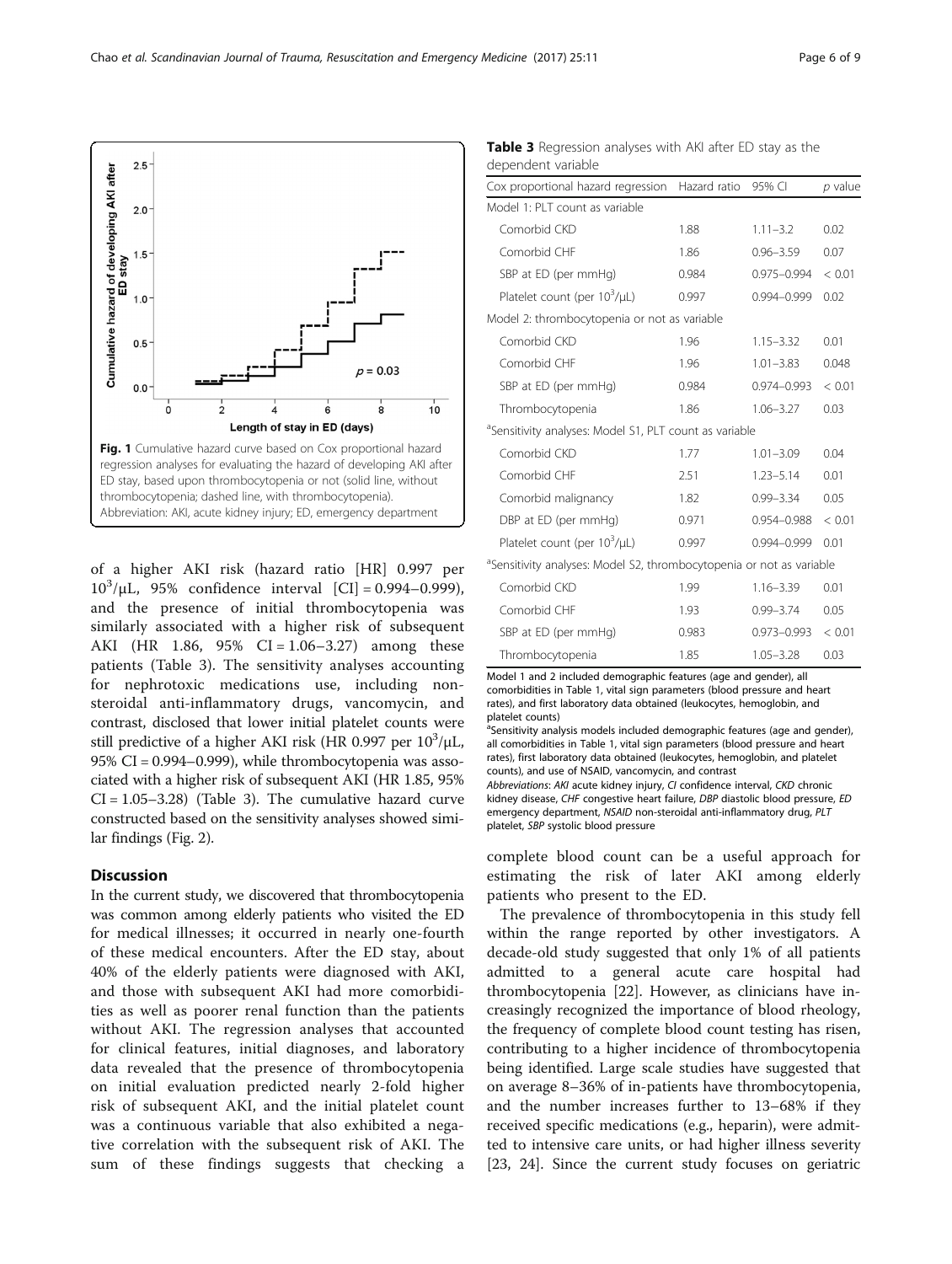<span id="page-6-0"></span>

patients with a mean age of 80.7 years, the percentage of patients visiting the ED with thrombocytopenia (22.8%) in this study seems reasonable. Similarly, the incidence of AKI in our geriatric cohort approximates the rates reported in the literature, since most of them suggest that the incidence falls between 30 and 40% among patients with extremely advanced age [[1, 5, 6\]](#page-8-0).

Prior studies have revealed that aberrant platelet levels, both thrombocytosis and thrombocytopenia, can be important outcome determinants among patients with episodes of acute inflammation or infection. Mirsaeidi et al. reported that admission platelet counts higher than 400  $\times$  10<sup>3</sup>/µL or lower than 100  $\times$  10<sup>3</sup>/µL predicted a higher 30-day mortality among patients with communityacquired pneumonia [[25\]](#page-8-0). Prina et al. similarly indicated that the presence of thrombocytosis increased the risk of mortality and also the incidence of respiratory complications among patients with pneumonia [[26](#page-8-0)]. In the Program to Improve Care in Acute Renal Disease (PICARD) study, the researchers discovered that thrombocytopenia early in the course of hospitalization also predicted a 60 to 110% higher risk of mortality among patients with critical illnesses [[27\]](#page-8-0). However, studies linking thrombocytopenia and renal complications have been sparse and available reports illustrating the relationship between thrombocytopenia and AKI have mostly focused on patients undergoing invasive procedures. Van Linden et al. reported that the occurrence of thrombocytopenia in patients undergoing aortic valve implantation was associated with an increased AKI risk [\[28\]](#page-8-0). Aregger et al. also discovered a higher frequency of post-procedural thrombocytopenia as a significant risk factor for AKI after trans-aortic valve implantation [[12\]](#page-8-0). We hypothesized that similar finding

might exist for patients who did not undergo invasive interventions, and we observed that thrombocytopenia detected during the initial evaluation of patients with medical illness alone also predicted a higher risk of developing AKI (Table [3\)](#page-5-0). These results lend support to our conclusion that thrombocytopenia is an important predictor of adverse outcomes, including not only higher mortality, but also an elevated risk of AKI. Our findings further suggest that this relationship applies similarly to the elderly, a population that is more susceptible to developing thrombocytopenia and AKI from clinical insults.

The participants in this study were somewhat older than the general population, with a high proportion having multimorbidity. This is related to our hypothesis that older adults are at higher risk of developing AKI, and we specifically enrolled those with age higher than 65 years. This advanced age might be reflective of the burden of population aging on the healthcare practice in our institute. In addition, increased platelet counts can be associated with inflammatory status. However, platelet counts are also affected by factors other than inflammation, including infection processes with platelet consumption, bone marrow reserve, and hepatic diseases [[29\]](#page-8-0). Patients with hepatic disease (e.g. cirrhosis) or severe infection (e.g. sepsis) tend to develop leukopenia related to bone marrow suppression or splenic sequestration [[30](#page-8-0)]. In Table [1](#page-3-0), we observed a numerically higher percentage of thrombocytopenic patients presenting with gastrointestinal/hepatic diseases and infection of unknown origin than those without thrombocytopenia, although the difference did not reach statistical significance  $(p = 0.23)$ . Consequently, we propose that thrombocytopenic patients in this study might exhibit a mixture of inflammation but a relatively higher prevalence of hepatic disease and/or infection than those without thrombocytopenia, leading to leukopenia (Table [1\)](#page-3-0). The advanced age of these patients might partially underlie the exaggerated differences in leukocyte counts between thrombocytopenic patients and non-thrombocytopenic ones.

The rationale behind the relationship between initial thrombocytopenia and subsequent AKI is complex. Platelet count has been purported to be a marker for disease severity during acute illnesses of different nature, such as Plasmodium infection and Dengue fever [[31](#page-8-0), [32\]](#page-8-0). As inflammation/infection worsens, the consumption of platelet and thrombocytopenia may increase, and it may be compounded by local sequestration, disseminated intravascular coagulation and endothelial activation, leading to a further decline in platelet numbers [[25\]](#page-8-0). An earlier presentation of thrombocytopenia during the disease course thus can be an occult indicator for ongoing inflammation, and persistent inflammation is a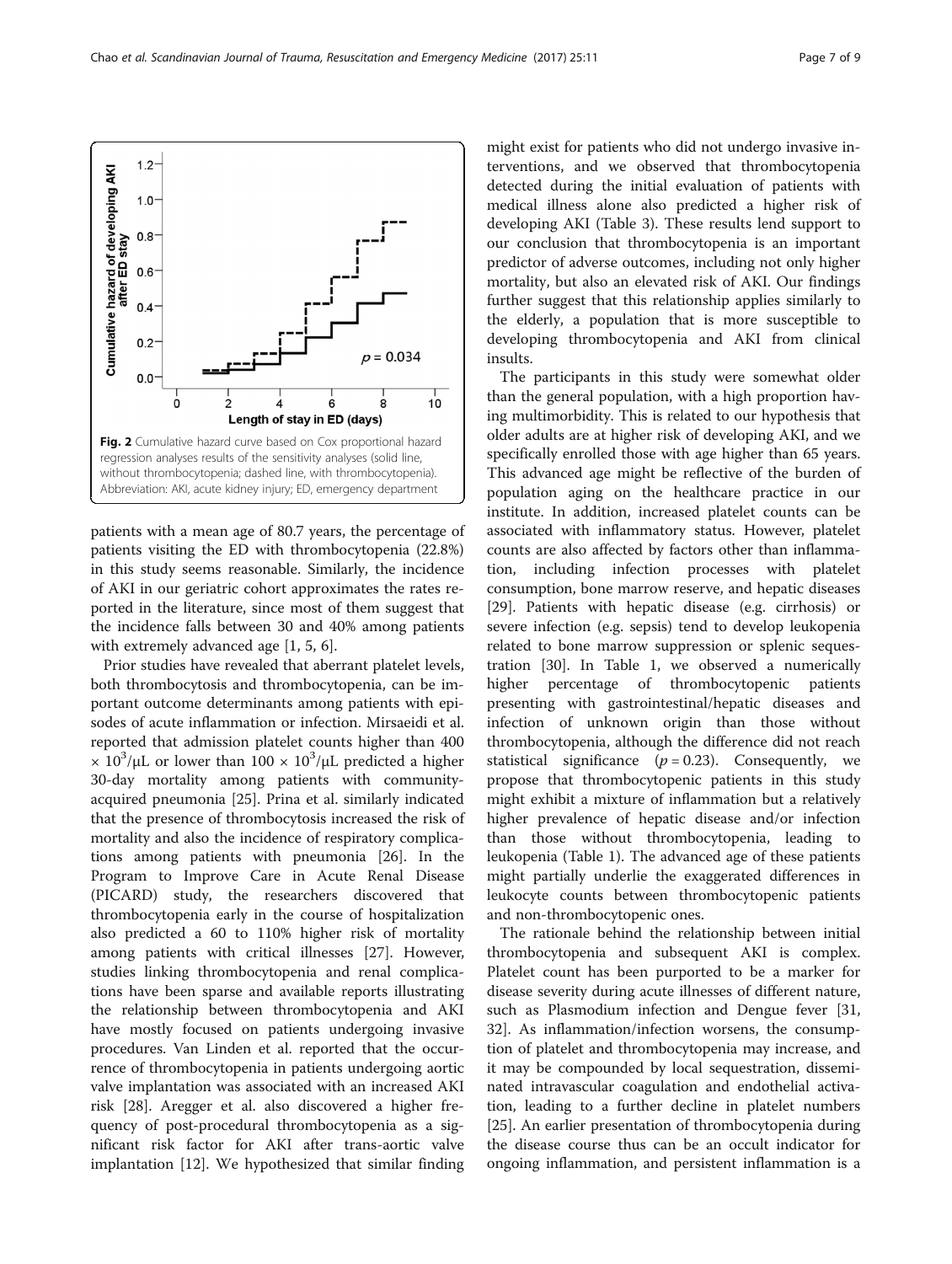potential risk factor for AKI susceptibility [\[33](#page-8-0)]. In addition to their pro-coagulation and hemostatic effects, circulating platelets also exhibit immune-regulatory and anti-microbial ability by releasing peptides active against pathogens as well as through microorganism internalization [\[34](#page-8-0)]. Furthermore, an anecdotal report suggested that thrombocytopenia might directly contribute to the propagation of infection by lowering the secretion of transforming growth factor-β1 and altering cytokine repertoire [[35\]](#page-8-0). Clinically, thrombocytopenia also confers a state of bleeding diathesis and increases the risk of major hemorrhage. There have been reports that thrombocytopenia elevated the risk of major bleeding complications by 4-fold among patients with acute myocardial infarction [\[36\]](#page-8-0). Severe bleeding with resultant hemodynamic instability is also a common predisposing event before hospital-acquired AKI. Finally, resuscitation for shock or massive fluid administration might cause dilutional thrombocytopenia, and such a clinical scenario is frequently accompanied by AKI [[10, 37\]](#page-8-0). In our cohort, the predominant cause of AKI was ATN. In addition, we found that elderly patients who presented with thrombocytopenia had significantly lower leukocyte counts than the patients without thrombocytopenia  $(p < 0.01$ ; Table [1](#page-3-0)), suggesting that a dilutional origin was another possible explanation. Although we did not measure inflammatory markers or assess fluid status among all the participants, we propose that thrombocytopenia might be an early marker for persistent inflammation or an excess volume status, leading to susceptibility for AKI, or it might even play a directly pathogenic role in immune-dysregulation, precipitating severe infections and resultant AKI. Based on our findings, it may be worthwhile to order an assay for platelet count among elderly patients presenting to ED for medical illnesses, for gauging their AKI risk. Avoidance of nephrotoxin exposure could also be considered for elderly patient who present to the ED with thrombocytopenia.

Our study has its strengths but is also limited in several aspects. The existence of a relationship between initial thrombocytopenia and the subsequent risk of AKI has only been reported among patients undergoing invasive procedures in the existing literature, and we confirmed the same connection in elderly patients with medical illnesses. However, the relatively modest number of cases, the absence of data about inflammatory markers, the single center study design, and the restriction of patients to those admitted to general medical wards only, reduce the generalizability of our findings. A competing risk from death during ED stay should also be considered when interpreting our results, although the mortality rate in our ED is relatively low. The lack of data on inflammatory markers and the absence of a fluid

status assessment limit the interpretation of the relationship between thrombocytopenia and AKI observed in this study. In addition, depending upon clinical settings, the etiologies of AKI differ, and sepsis has been reported to be the leading cause of AKI [[38](#page-8-0)]. In the current study, the possibility exists that the presence of sepsis partially accounts for the association between thrombocytopenia and the occurrence of AKI, although we have tried to adjust for this issue by considering relevant parameters including leukocyte counts and physiologic variables such as blood pressure and heart rate in the regression models. Furthermore, the extensive adjustment of known interfering variables and the existence of a dose-dependent relationship (higher AKI severity, greater decline in platelet count) strengthens the credibility of our results. Finally, results from our current approach might be influenced by the possibility that some participants would develop AKI but went unnoticed before they were admitted. A fixed time period model would be more appropriate in this regard. More studies are needed for validation.

# Conclusion

AKI constitutes an important concern for hospitalized patients, particularly those of advanced age, since the development of AKI increases their risk of adverse outcomes. Few studies have addressed the risk factors for AKI among geriatric patients, and none of the existing studies used thrombocytopenia or platelet counts as a predictive variable, despite its simplicity and wide availability. By prospectively recruiting elderly patients with medical illnesses who visited the ED, we discovered that thrombocytopenia detected during the initial evaluation significantly increased the risk of subsequent AKI, and the risk of AKI rose progressively with lower initial platelet counts. Checking the platelet level could be an informative approach for evaluating renal outcomes among elderly patients; it might be rational to avoid nephrotoxin exposure, optimize hemodynamic status, and provide early treatment of underlying diseases among thrombocytopenic elderly patients in the ED.

#### Abbreviation

AKI: Acute kidney injury; CCI: Charlson comorbidity index; CHS: Cardiovascular Health Study; CI: Confidence Interval; CKD: Chronic kidney disease; CKD-EPI: Chronic Kidney Disease Epidemiology Collaboration; DBP: Diastolic blood pressure; DM: Diabetes mellitus; ED: Emergency department; eGFR: Estimated glomerular filtration rate; HR: Hazard ratio; KDIGO: Kidney Disease Improving Global Outcomes; NTUH: National Taiwan University Hospital; PICARD: Program to Improve Care in Acute Renal Disease; SBP: Systolic blood pressure; Scr: Serum creatinine

#### Acknowledgments

We are grateful to the assistance of all the staffs in the Second Core Laboratory of National Taiwan University Hospital (NTUH).

#### Funding

This study is financially supported by NTUH grant (NO.105-N3206) and Ministry of Science and technology, Taiwan (MOST-105-2314-B-002-176-).